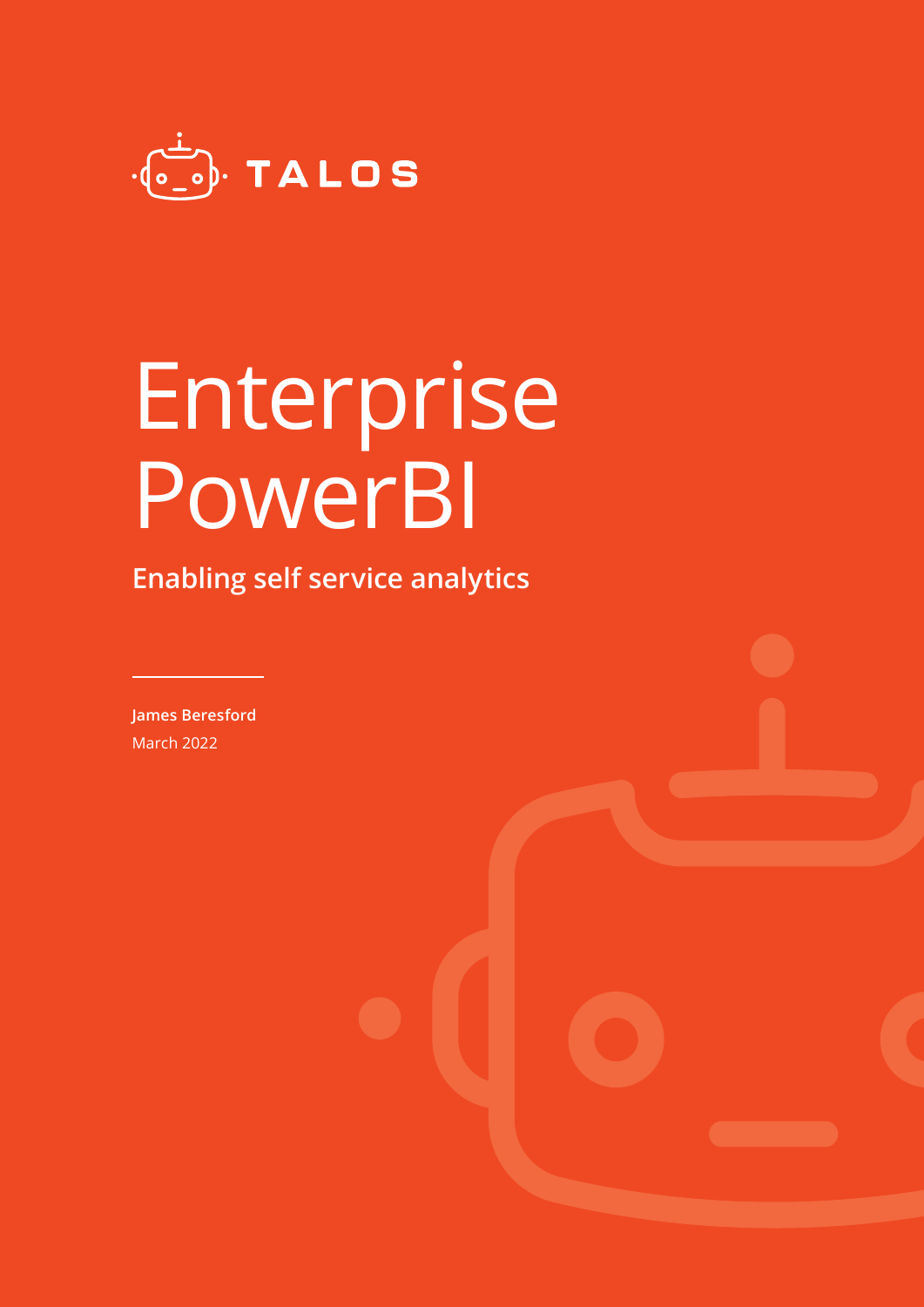### **Executive Summary**

Realising the benefits of an enterprise-wide self-service analytics capability remains a challenging activity for many businesses. Advances in technology have significantly reduced the cost to build and deploy such solutions. However, the internal capability to realise the benefits is often an invisible constraining factor.

This paper calls out the key issues and how to address them.

Through 2022, **only 20%** of analytic insights will deliver business outcomes.<sup>1</sup>

[Our Top Data and Analytics Predicts for 2019 \(Gartner\)](https://blogs.gartner.com/andrew_white/2019/01/03/our-top-data-and-analytics-predicts-for-2019/)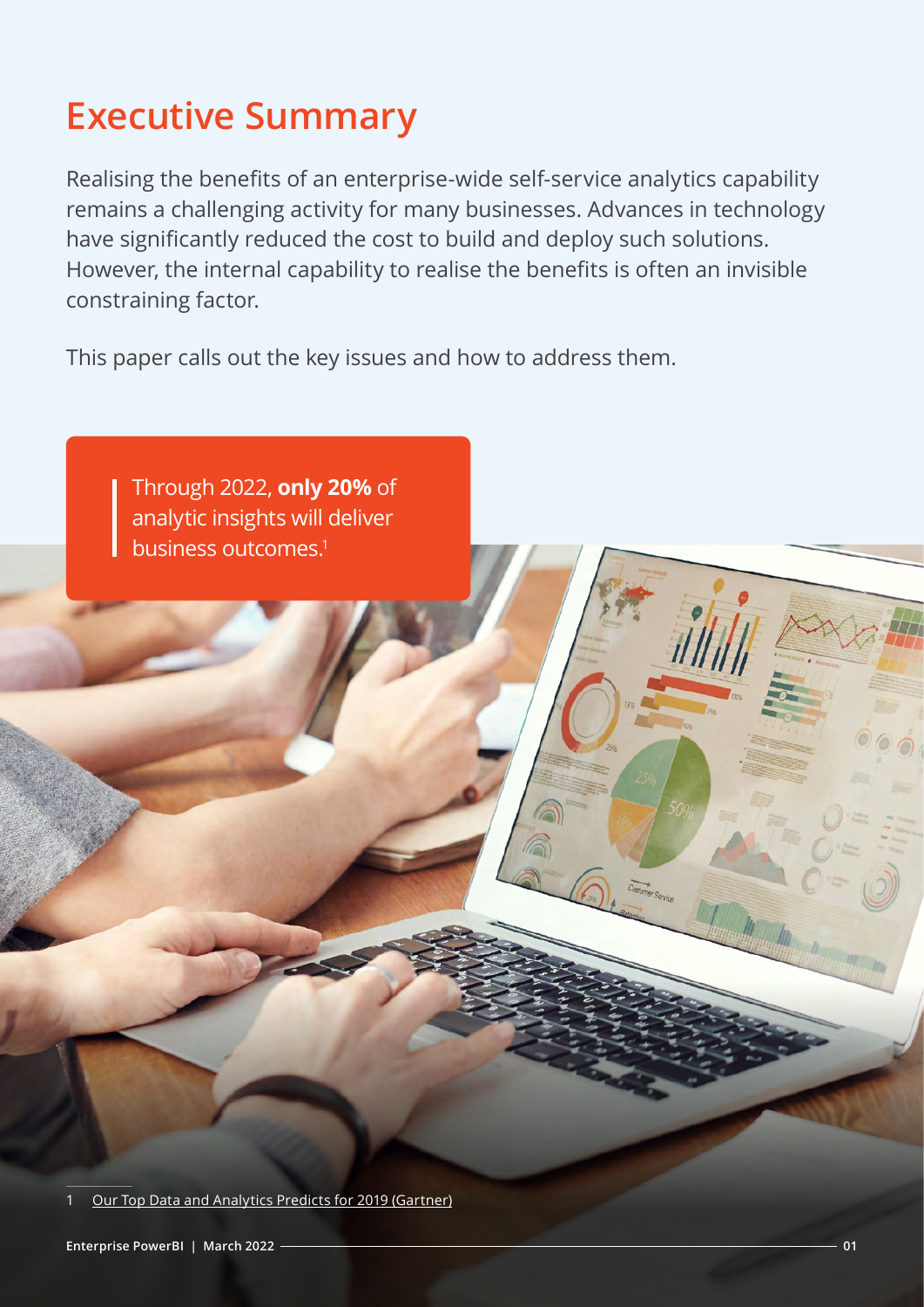## **1. Are you drowning in reporting chaos?**

The following issues are common throughout modern businesses despite the means of eliminating them being readily available.

- **D** Does your business run on high risk, ungoverned spreadsheets that nobody apart from their original creator really understands? (Boldly assuming they are still with your organisation).
- **D** Do you frequently clash with your peers over who has the right version of the numbers?
- $\bullet$  Is there a team of analysts and number crunchers beavering away to produce figures each month?
- $\bullet$  Is that team duplicating effort by other departments? Do you even know if they might be?
- **D** Do your peers readily share their data?

There are of course **huge benefits to be obtained by becoming a data driven organisation.** This is why many industries invest significantly in being able to use their information to improve their business.

#### **Figure 1: Key benefits of data and analytics<sup>2</sup>**



Getting its house in good order allows an organisation to quickly realise the benefit of simply having reporting happen automatically, instead of being a panicked, last-minute activity for already overburdened analysts. This frees up the analytical capability of the business to use analysts to add greater value by identifying the opportunities and risks that data can reveal. Leaders then can realise the benefits of having a 360-degree view of the organisation – from sales through to productivity – and change the direction of the business in real time, instead of waiting for a report with data from the last quarter and trying to correlate that with others in a mental juggling act.

Finally, the improved window on data quality allows the data to be improved to the point where it can support **automation** within the business – another key pillar for **Efficient Decision Making**. Leaders are often uncertain of how to quantify the benefits from undertaking these often-challenging activities, but if you simply look around, the Financial Services sector is a heavy investor in this space, and let's face it, banks aren't going to be investing if there isn't a good ROI.

<sup>2</sup> [KPMG: Going Beyond Data and Analytics \(2014\)](https://assets.kpmg/content/dam/kpmg/pdf/2015/04/going-beyond-data-and-analytics-v4.pdf)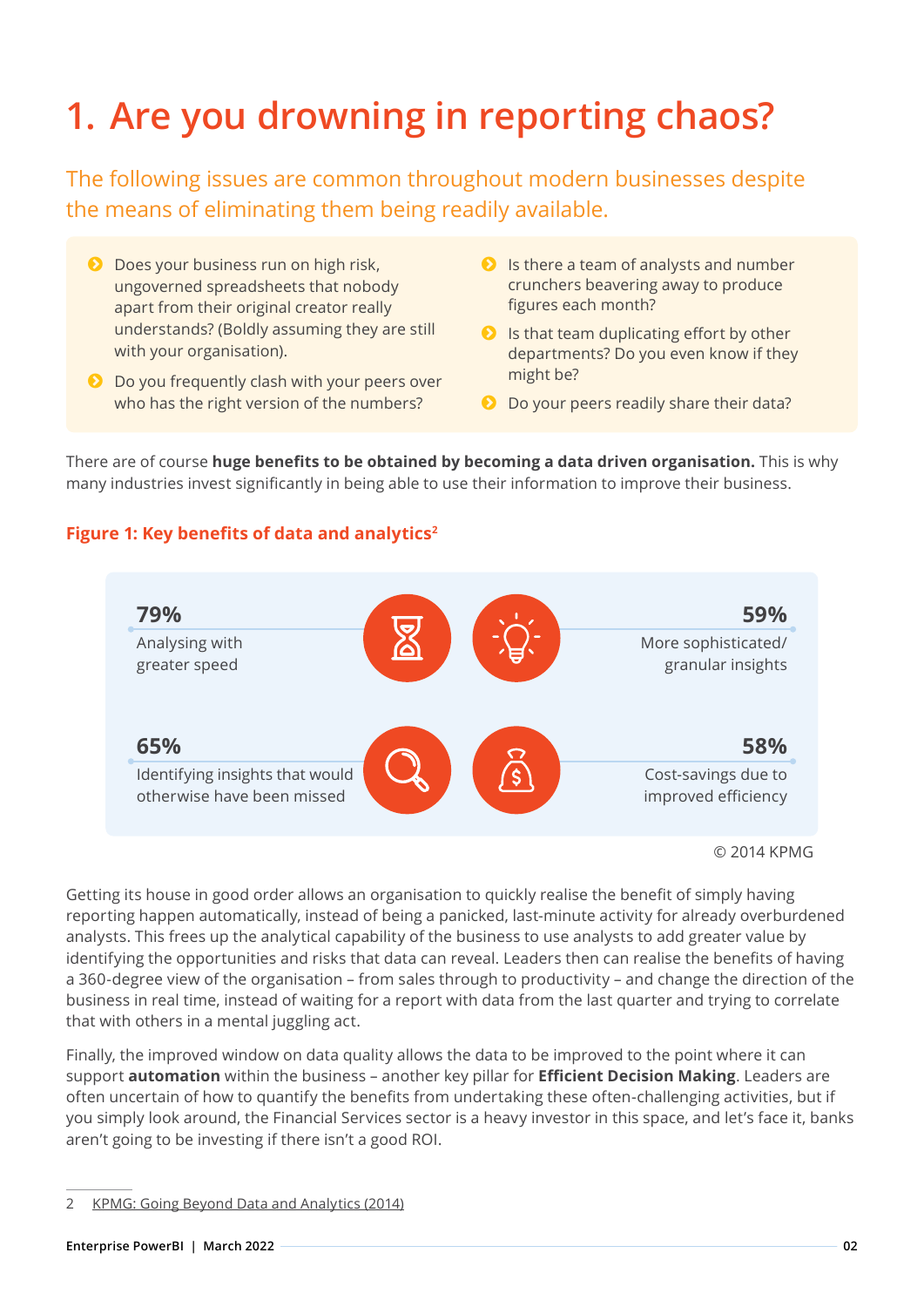**Efficient Decision Making** is crucial to modern business success. It means having the right data in the right hands and the right time to make a decision.

Data and analytics veterans can often express a degree of frustration that we are still trying to solve the same problems we were decades ago. However, most of us have come to accept this is how businesses grow and mature in their information usage. Some of these steps are virtually inevitable as an organisation grows in capability, complexity, and capacity. Gartner's Information Management Maturity Model has been in existence for 20 years describing exactly this journey.

#### **Figure 2: Information Management Maturity Model**

| Level 1:                                                                                                       | Level 2:                                                                                                     | Level 3:                                                                                                                                                               | Level 4:                                                                                                                                                                              | Level 5:                                                                                                                                                                                                         |
|----------------------------------------------------------------------------------------------------------------|--------------------------------------------------------------------------------------------------------------|------------------------------------------------------------------------------------------------------------------------------------------------------------------------|---------------------------------------------------------------------------------------------------------------------------------------------------------------------------------------|------------------------------------------------------------------------------------------------------------------------------------------------------------------------------------------------------------------|
| <b>Unaware</b>                                                                                                 | <b>Opportunistic</b>                                                                                         | <b>Standards</b>                                                                                                                                                       | <b>Enterprise</b>                                                                                                                                                                     | <b>Transformative</b>                                                                                                                                                                                            |
| Spreadsheet<br>and information<br>anarchy<br>One-off<br>report<br>requests<br>Appoint<br>governance<br>sponsor | Inconsistent<br>data and<br>stovepiped<br>systems<br>Limited<br>users<br>Document<br>hidden cost<br>of silos | <b>Business</b><br>executives<br>become BI<br>champions<br>Technology<br>standards start<br>to emerge<br>Project cross<br>business<br>processes<br><b>BICC</b> started | Sophisticated<br>program<br>management<br>Deploy an<br>enterprise<br>metrics<br>framework<br>Proactively<br>research new<br>methods,<br>technologies<br><b>BICC</b> evolves<br>to ACE | Business-<br>strategy-<br>driven<br>Enterprise<br>performance<br>culture<br>Outside-in<br>perspective<br>CAO/CDO<br>roles well-<br>established<br><b>Driving</b><br>enterprise<br>and industry<br>transformation |

© 2017 Gartner, Inc

There are few shortcuts, but the difficulty level has been decreased in recent years. So, what has changed to make these problems more solvable? Simply, the evolution of user friendly, cloud based, pay by usage data & analytics technologies has massively lowered the barriers to entry. The ability to start an enterprise grade journey has stopped being an expensive up-front expenditure and is now – in theory – something any organisation can do.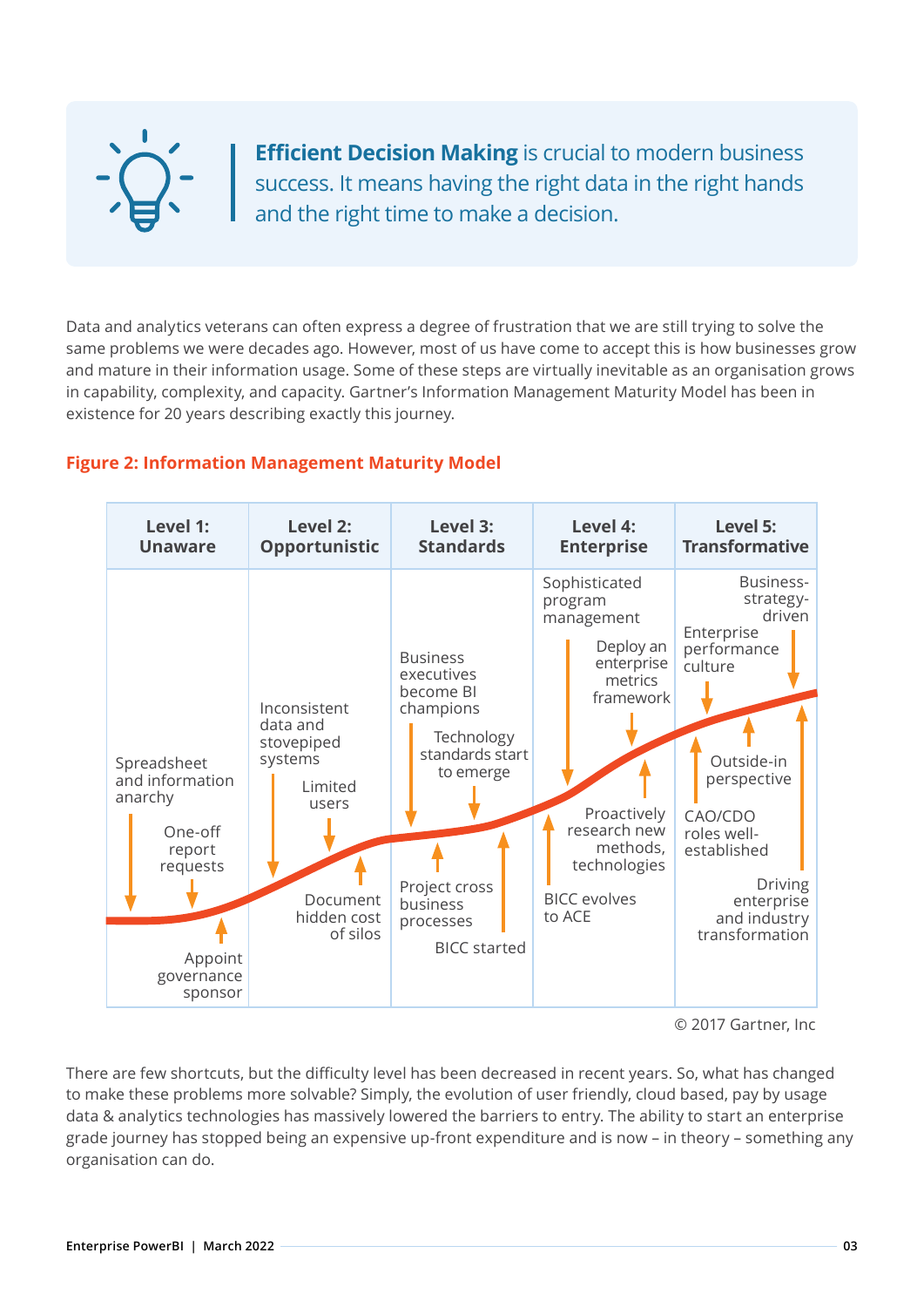### **2. So why is it still so hard?**

#### There are a range of issues that result in history repeating itself. Much of it comes from how an organisation grows.

Setting the time aside to address the nascent issues is not important in a business's early life, nor is the impact of them apparent enough to make them worth addressing. For less experienced executives there are the pitfalls of not even knowing there are issues building up. Often gaps can be patched with a bit of human ingenuity, effort – and of course – Excel.

In our view there are four key issues that converge to lead to common mistakes and wasted costs.



First is **access**. Working with data is often viewed to be something best left to specialists, propeller head techies or the "number crunchers" in finance. Workers are left data illiterate and dependent on someone else to do the work – and thinking – for them. Scary, weeks long self-study technical courses reinforce this idea. What is usually needed is content and training targeted to the audience. An executive may just need 5 minutes of focused education on a dashboard pertinent to them, and only the analyst will need the weeks long course.

Second is **quality**. Systems have improved significantly in their ability to filter their front-end input so that the correct types of data are captured, but still users find a way to enter data in the wrong place, format or not at all if it doesn't help them complete their task. More challenging in modern environments is the array of systems involved that simply don't relate to each other at scale. A frontline worker may remember all the different codes that relate to a given customer or product, but a bulk data analysis system does not and is unable to relate them. Good data quality is recognised in the literature as one of the key factors in ensuring a successful implementation<sup>3</sup> alongside governance of that quality.

Third is **discoverability**. Even in only moderately complex organisations data is used, reused & recycled with next to no traceability. This leads to duplicated effort and inconsistent definitions that then drives contention within the business as people disagree over what is the right way or measuring progress. Access is also often siloed, with line of business or system owners being protective over what they see as their data, wary of how others may interpret it.

Last is **governance** – a polite way of saying ownership and management of data. People in the organisation need to care for, manage and nurture their data – KPMG state that "Data is now the most significant asset many organizations possess<sup>4"</sup> – and as such needs to be cared for – but like all intangible things it is easily forgotten about. Businesses that are prepared to put a value on that asset are few and far between, and most often only realise its value when a core system experiences an outage.

<sup>3</sup> [Self-Service Business Intelligence success factors that create value for business \(Sinaj, 2020\)](https://open.lnu.se/index.php/lscit/article/view/2800)

<sup>4</sup> [Data as an asset \(KPMG, 2019\)](https://assets.kpmg/content/dam/kpmg/xx/pdf/2019/10/data-as-an-asset.pdf)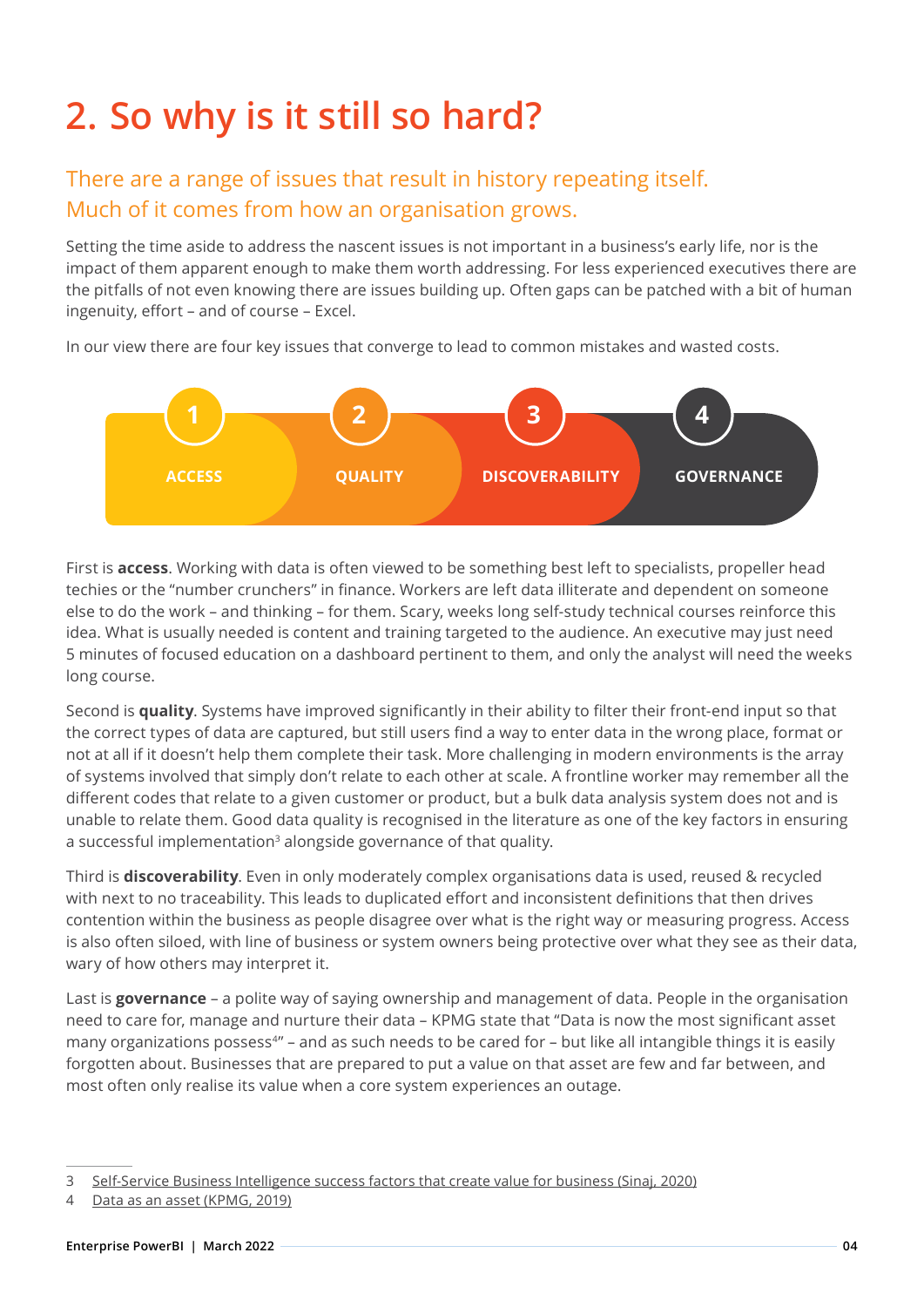### **3. Will technology save us?**

#### Yes. And no. Technology cannot fix an absence of data culture, but it can grease the wheels of building one.

Reverting to the themes above, Enterprise PowerBI can support improvements in each area, especially when combined with a Modern Data Platform. As with all technology deployments without strong executive sponsorship<sup>5</sup> to drive it and change management to enable it will result in a less successful than intended outcome.

If we look at **access**, modern tooling has made leaps and bounds in terms of putting reporting and analytics capabilities in the hands of end users.



#### **Figure 3: Where are we?**

Microsoft's view (above) shows the evolution from Corporate BI – where IT handed down reporting as the business requested it, a slow and fraught process, through to Self Service BI, where analysts had more direct access to data to produce content, and finally to End User BI where any user has the capability to create reports. We strongly endorse PowerBI as a cheap and efficient platform to enable End User BI in any organisation. As it is also backed by a raft of capabilities in the broader Azure stack around Data Management and Artificial Intelligence, it is hard to ignore as an option.

<sup>5</sup> [Data-Driven Success Rests On The Shoulders Of A Strong Executive Sponsor \(Forbes, 2016\)](https://www.forbes.com/sites/brentdykes/2016/08/24/data-driven-success-rests-on-the-shoulders-of-a-strong-executive-sponsor/?sh=b9bdf2322330)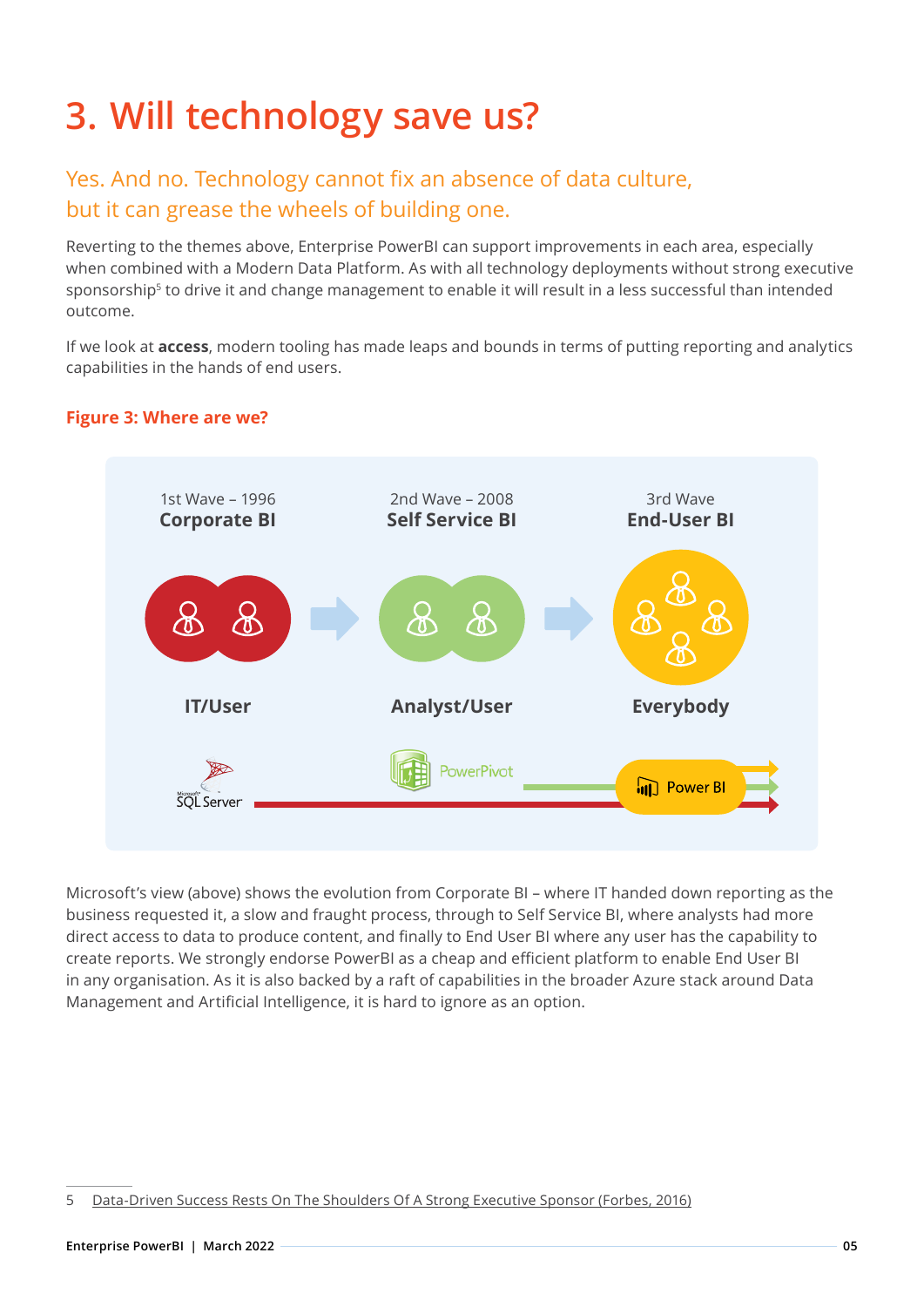

#### **Figure 4: Magic quadrant for analysis and business intelligence platforms**

**Quality** remains one of the biggest challenges. Data professionals have long fought against correcting data quality in reporting systems as it is simply a poor band aid that temporarily glosses over bigger problems. Greater access to data by end users more readily exposes these issues to them, incentivising correction – but there is no technical magic wand that can fix poor process. This must be addressed by good governance that supports strong ownership of data at source.

Finding data is however much improved with tools that enable **discoverability** with search engine like capabilities. Core capabilities are baked into PowerBI with the ability to locate datasets and reports and even query them using natural language. However, by extending into Modern Data Platform you can leverage data catalogs such as Purview or Alation, which allow the assignment of experts, capture of knowledge around data and of course all-powerful search capability to find what has been done before and avoid duplication of effort.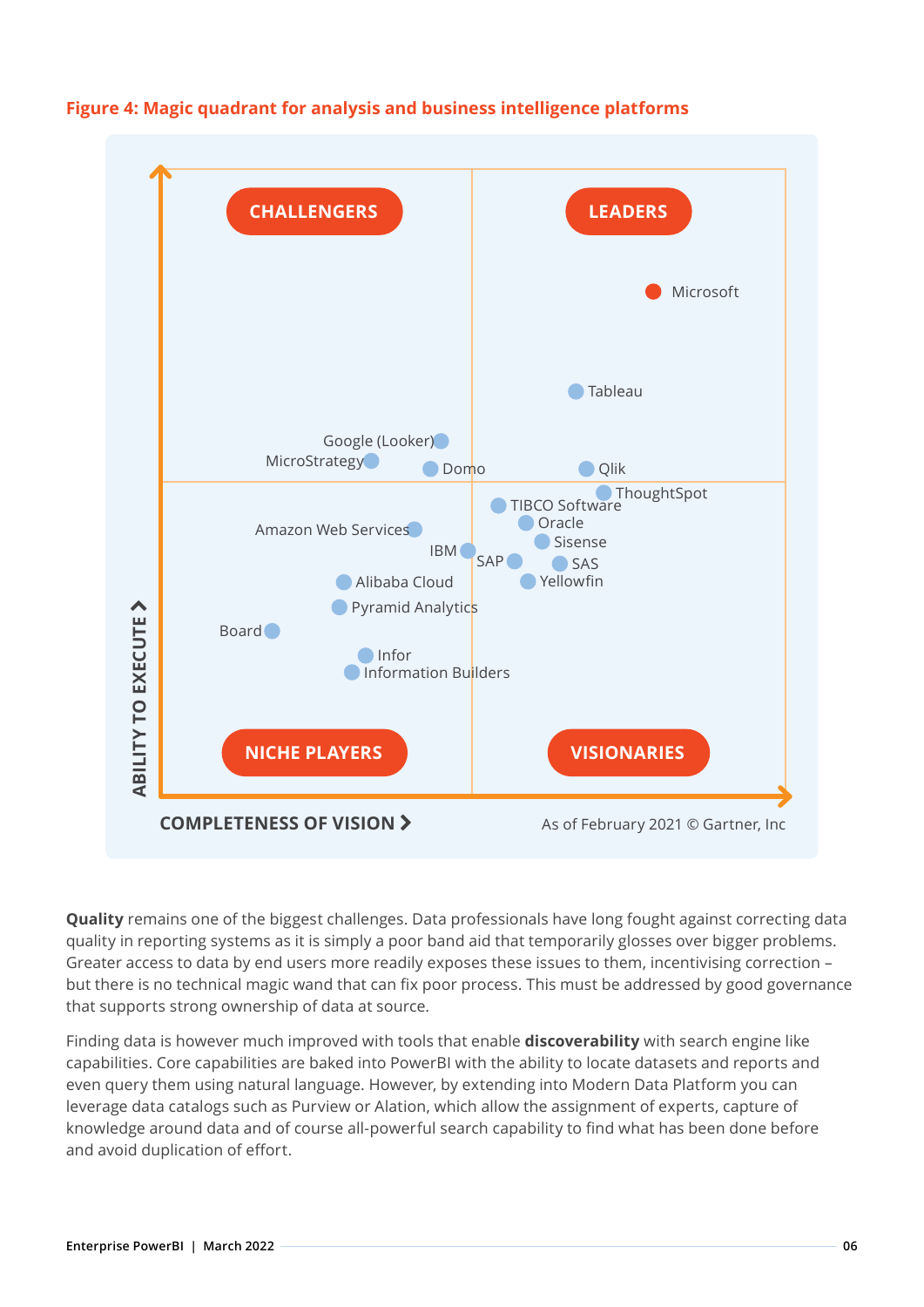### **4. How do we navigate to success?**

#### Let's take a journey together, from reporting chaos to self service excellence.

For any navigator, a map is an essential part of their toolkit. After all, you'll never reach your destination if you have no idea where it is. For many organisations however, the destination is often never clear – the journey to **Efficient Decision Making** ends up being a constant battle to just get over the next hill where this data is finally right, or this urgent report is out in time to placate management. The first step is always to take a deep breath, look at your businesses needs and decide on what data is going to be delivered and when. Note technology isn't mentioned here – not because it isn't important – but because the business needs data in a way it can consume more than it is concerned about what tool to consume it with. All the PowerBI licences in the world won't overcome the limits bad data will put in place. Thus, the first step is drawing up your Data and Analytics Strategy for what you are going to deliver, and a Roadmap for delivery so you can manage expectations of who gets what, when.

Once you have your map, you need a vehicle (It's a long road, you aren't going to want to walk). That vehicle is good governance. It's a family car, unexciting but practical and well made. Don't get excited by the sexy Data Science motorbike that's also on the lot – it will be wrapped around a tree before you know it<sup>6</sup>, along with your credibility to deliver analytics projects . **Governance** comes in to play here, and is very much a people and process exercise, not a technology driven one. You need to govern the data – who "owns" it – which is a polite way of assigning the accountability for fixing it when it's bad and enhancing it when business demands it. The platform itself needs governing as well – it's going to hold one of your organisations most precious and sensitive assets and if it's not secure, used by trained people and monitored by hawks you are opening yourself up to sending a large amount of data out the door.

Thus the first stage is to plan , and step away from knee jerk decisions around data. Simply knowing where you are and where you are going – and how – is a critical piece to drive success, especially if your business is very reactive and will struggle to maintain focus otherwise.



<sup>6</sup> [Why do 87% of data science projects never make it into production? \(Venturebeat, 2019](https://venturebeat.com/2019/07/19/why-do-87-of-data-science-projects-never-make-it-into-production/))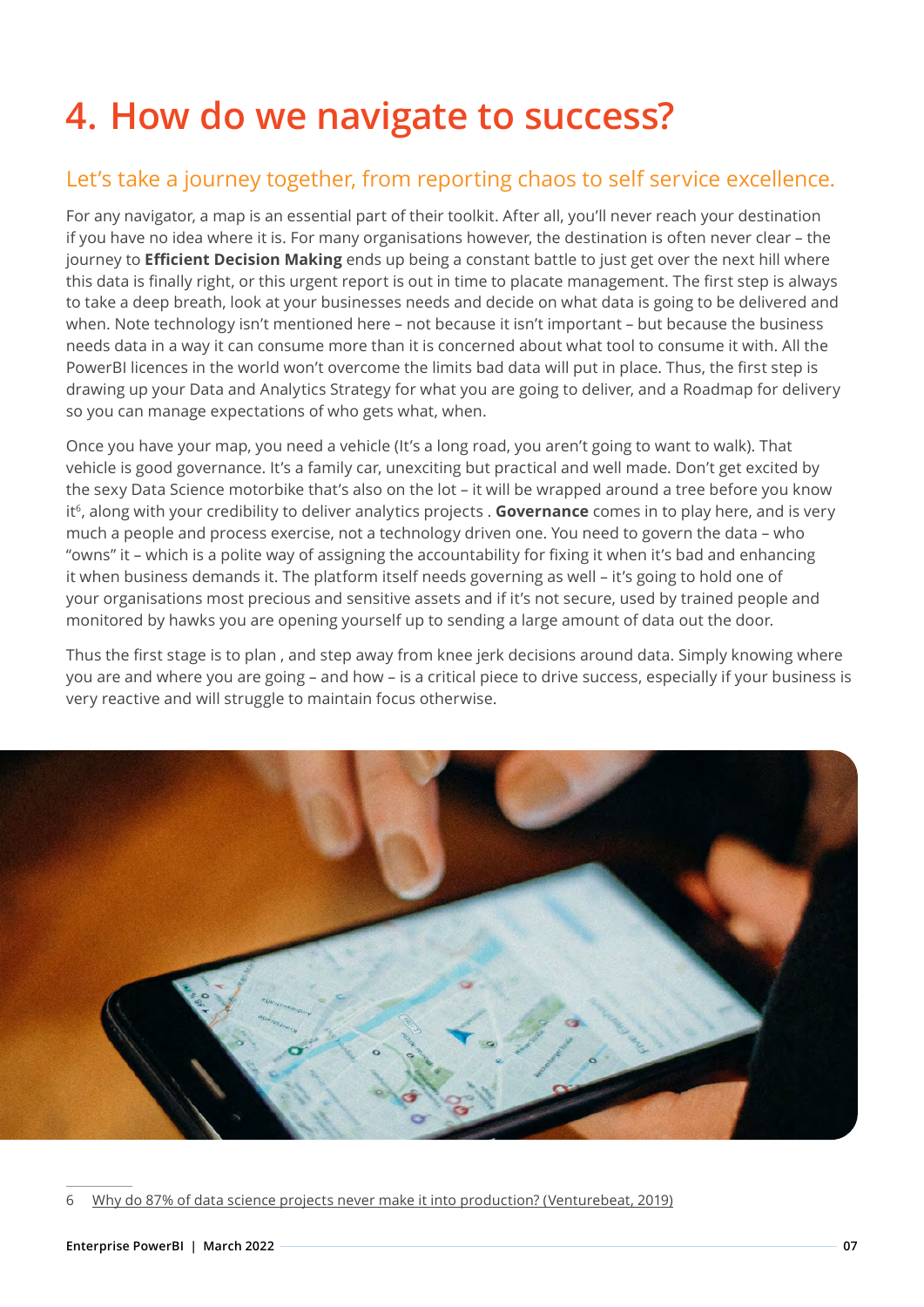### **5. Once we are on the road, how do we succeed?**

One of the core challenges with getting data infused throughout the organisations decision making processes is that data literacy is not an innate skill throughout the workforce.

Half your workforce will have grown up in world where the internet was only in a few select places. Some of your younger team members will have grown up steeped in data. Bringing the team up to a common level of capability is essential. The age of solely relying on the gut is past but these new skills don't magically appear when you put a new tool in front of the users.

Hence an important second stage in any approach is **enablement** – getting the educational tools in place to meet the needs of the business. Improving access to data is not simply a function of allowing someone to use a tool or dataset. That individual needs to be skilled up in the use of the tool, but also needs to have the ability to understand what the data means. Part of this process needs to take the form of training. It is also important to acknowledge that not everyone is a rocket scientist – nor needs to be – so training must be tuned to the right level of capability.



Data Visualisation is the art of presenting information in a way that can be readily consumed and acted on by our powerful human visual processing capabilities. While our visual systems are powerful, they are easily distracted – as expert Stephen Few notes, the wrong colours and styling can pull our attention away<sup>7</sup>.

This is one of the baby steps towards establishing a better data culture. Gartner state that "The data can only take an organization so far. The real drivers are the people."8. However, it's a chicken and egg situation – you cannot build a data culture without data, but without trying to establish a data culture your investments in data will go to waste. Organisational change is always a slow process, and incremental in nature. With these on the ground components, backed by support at an executive level, the chances of success increase.

At this early stage more advanced steps such as deploying data catalogs and discovery tools can be a bit premature. However, documenting what has been built – and why – is critical in both educating users but also in capturing that business knowledge. Updating data catalogs can come a bit later (although not too much later!) to drive the discoverability of organisational data and knowledge.

<sup>7</sup> [Uses and Misuses of Color \(Few, 2005\)](https://perceptualedge.com/articles/dmreview/color.pdf)

<sup>8</sup> [The Key to Establishing a Data-Driven Culture \(Gartner, 2015\)](https://www.gartner.com/smarterwithgartner/the-key-to-establishing-a-data-driven-culture)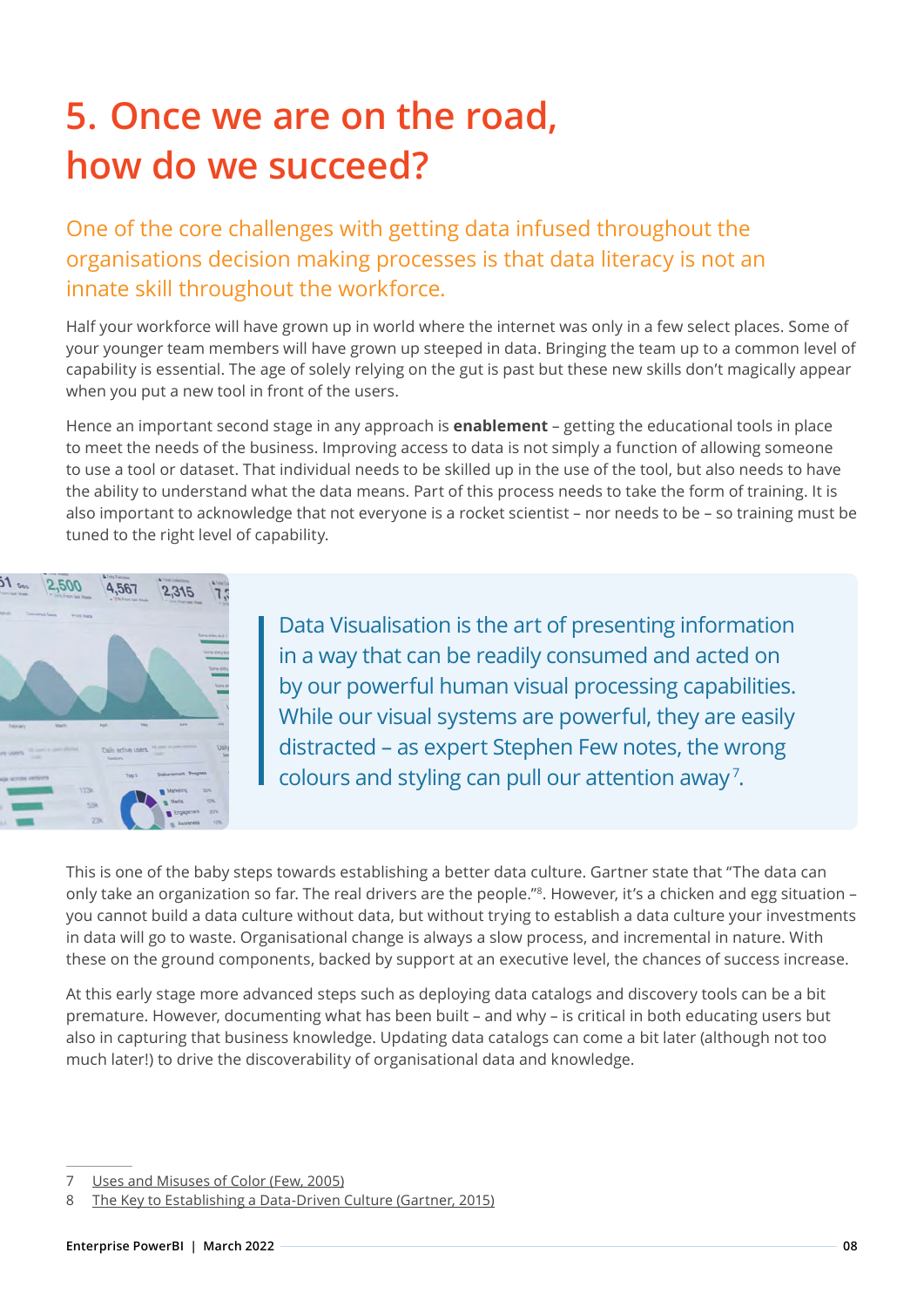### **6. How about a little push?**

### Now we have taught the business to drive, we discover that our car often hasn't got a proper engine. Just some cobbled together bits and pieces that function in isolation but don't work together well.

Enthusiastic internal resources have often championed building components of the overall solution. Unfortunately developing the skills required to build an individual report do not directly translate to those required to build a coherent solution for the entire business. This is a common trap in the growth process where enthusiastic resources internally try to build out a capability, but unfortunately then fall short because they haven't been exposed to the challenges of creating an enterprise ready capability before. This can lead to disillusionment from executive sponsors who see the project consuming resource but not delivering value. This can be an easy pitfall where the roadmap is adhered to by technical resources, but the broader business engagement has been neglected.

This is where the next component of a successful approach comes in – the focus on providing deliverables for the business quickly and to a high standard. The next step in improving access is giving the end users something they can work with and understand. As with many abstract ideas, conceptualising what benefits good reporting or self-service analytics can do to help people in an organisation is often challenging until hands on experience is gained. As per research into learning, abstract concepts require more promptings and yield more errors than concrete concepts<sup>9</sup>. Building starting data sets and reports that are intuitive and easy to use is critical in getting that early user buy in. It also supports the change management process as users get hands on with data they understand and can relate to their daily roles, as opposed to generic training data.

Doing it right first time requires a little guidance, and so organisations should be comfortable in looking externally to seek this support. Using the methods and tools built up over many engagements, specialists have made sure that the analysis process is carried out thoroughly and in a way that frames the outcomes the business can expect. Then by following practices and standards laid down based on many implementations experience they ensure a high-quality deliverable is provided to the end users in a form they can understand.

The time invested by the business in the early stages as the developers and the business work together to understand each other, the data, the rules, and the way the output will effect change in the business is priceless.



Adult learners rely heavily on their experiences when they engage in learning, and they benefit from training programs that understand this. Content that draws from real-world examples, relatable scenarios and builds on direct experience will lead to a more meaningful understanding of the subject<sup>10</sup>.

<sup>9</sup> [The learning and generalization of abstract and concrete concepts \(Reed, Dick, 1968\)](https://www.sciencedirect.com/science/article/abs/pii/S0022537168800374?via%3Dihub)

<sup>10</sup> [Adult Learning Principles \(Valamis, 2020\)](https://www.valamis.com/hub/adult-learning-principles)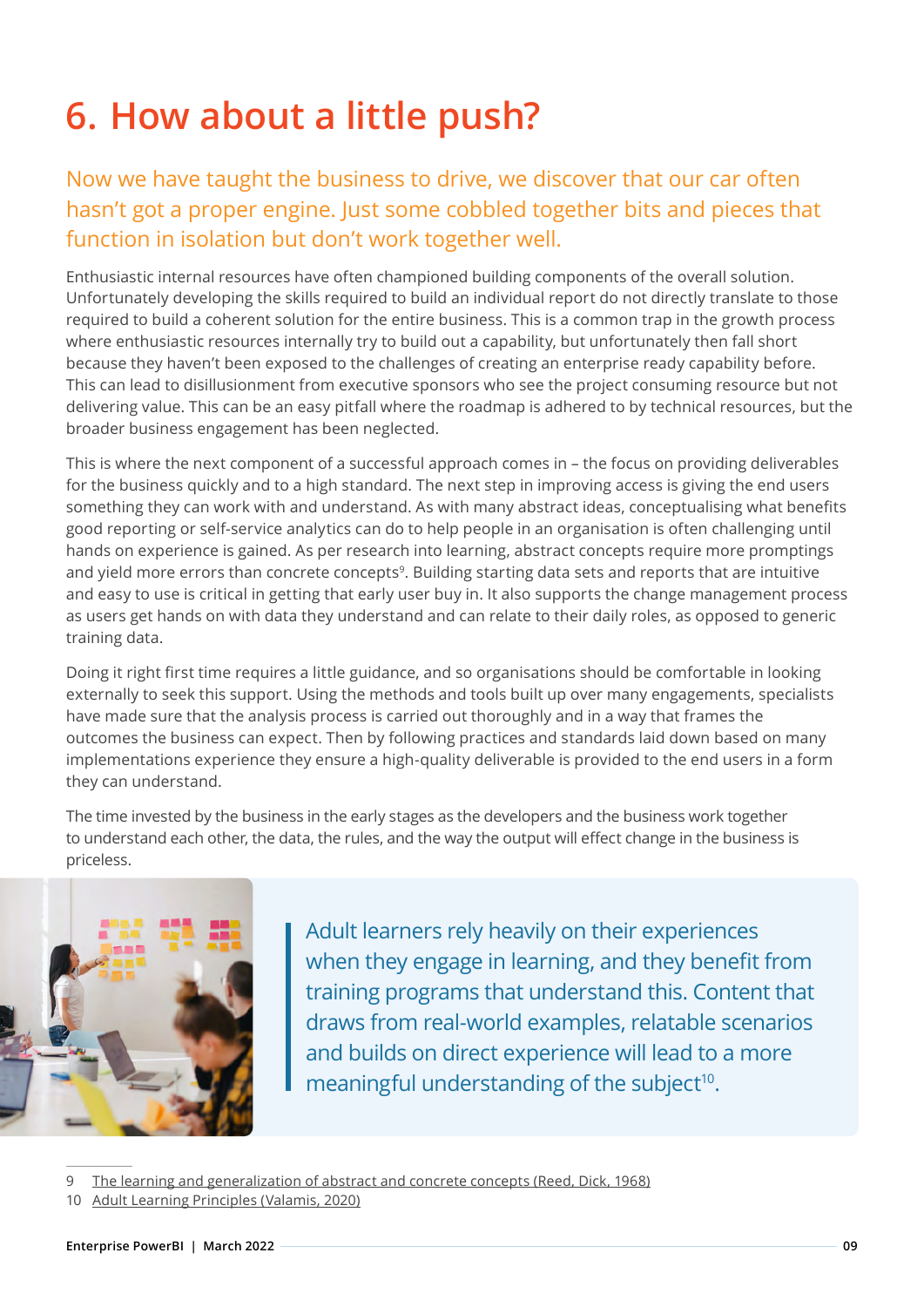## **7. Confidently moving forward**

Organisations should be mindful when bringing in outside help of what their long-term strategy is around support. Data knowledge is business knowledge and delivers most value inside the organisation. Being dependent on external parties is a risk and so thought needs to be given to how the support acquired sets you up for success<sup>11</sup>.

If done well, early close support allows the internal resources to grow in capability rapidly, whilst giving them the tools they need to deliver consistently and to a high standard. The aim should be to empower the business to be not only self-service in consumption but also delivery. This element is critical in embedding data experts within your business. Having a deep understanding of what data your organisation has and how it works is essential to the what is often the next stage in the data journey – building a Modern Data Platform to securely host and manage the asset which is now delivering so much value, and then finally being able to ride the Data Science motorbike that will really power your business to the next level of juicing that data for the value it can deliver, across opportunity identification and intelligent decision making in process automation.

What this means in practice is empowerment minded capability development within the team. From a people perspective this means a process of building or acquiring skilled team members who can deliver on the work needed. This needs to be supported by strong process, enabled by use of tools that mean delivery is consistent and importantly, knowledge is captured in a way that reduces dependency on individuals.

One important element in delivery of reporting and data projects is following an Agile approach – and while we don't have any strict position on which flavour of the agile methodology is followed, what matters is that the principle from the [Agile Manifesto –](https://agilemanifesto.org/) "Individuals and interactions over processes and tools" is followed as a priority. Regardless of methodology the most important component is close and constant communication with the end users. This drives better quality – as much as a 250% increase in quality can be expected<sup>12</sup>.

| حربي<br>æ |  |
|-----------|--|
|           |  |
|           |  |
|           |  |

There is no longer a business strategy with an IT strategy based on it. Technology should be part of the strategy, truly embracing digital. The Agile way of working allows for those silos between business and IT to be broken down, encouraging a new way of working that is crossfunctional, collaborative, human, and technical.<sup>13</sup>.

<sup>11</sup> [Six Key Success Factors for Outsourcing \(Allied Digital, 2010\)](https://www.itonews.eu/files/f1289395538.pdf)

<sup>12</sup> [The Impact of Agile. Quantified. \(CA Technologies, 2015\)](https://www.projectmanagement.com/pdf/469163_the-impact-of-agile-quantified.pdf)

<sup>13</sup> [Agile Transformation \(KPMG, 2019\)](https://assets.kpmg/content/dam/kpmg/be/pdf/2019/11/agile-transformation.pdf)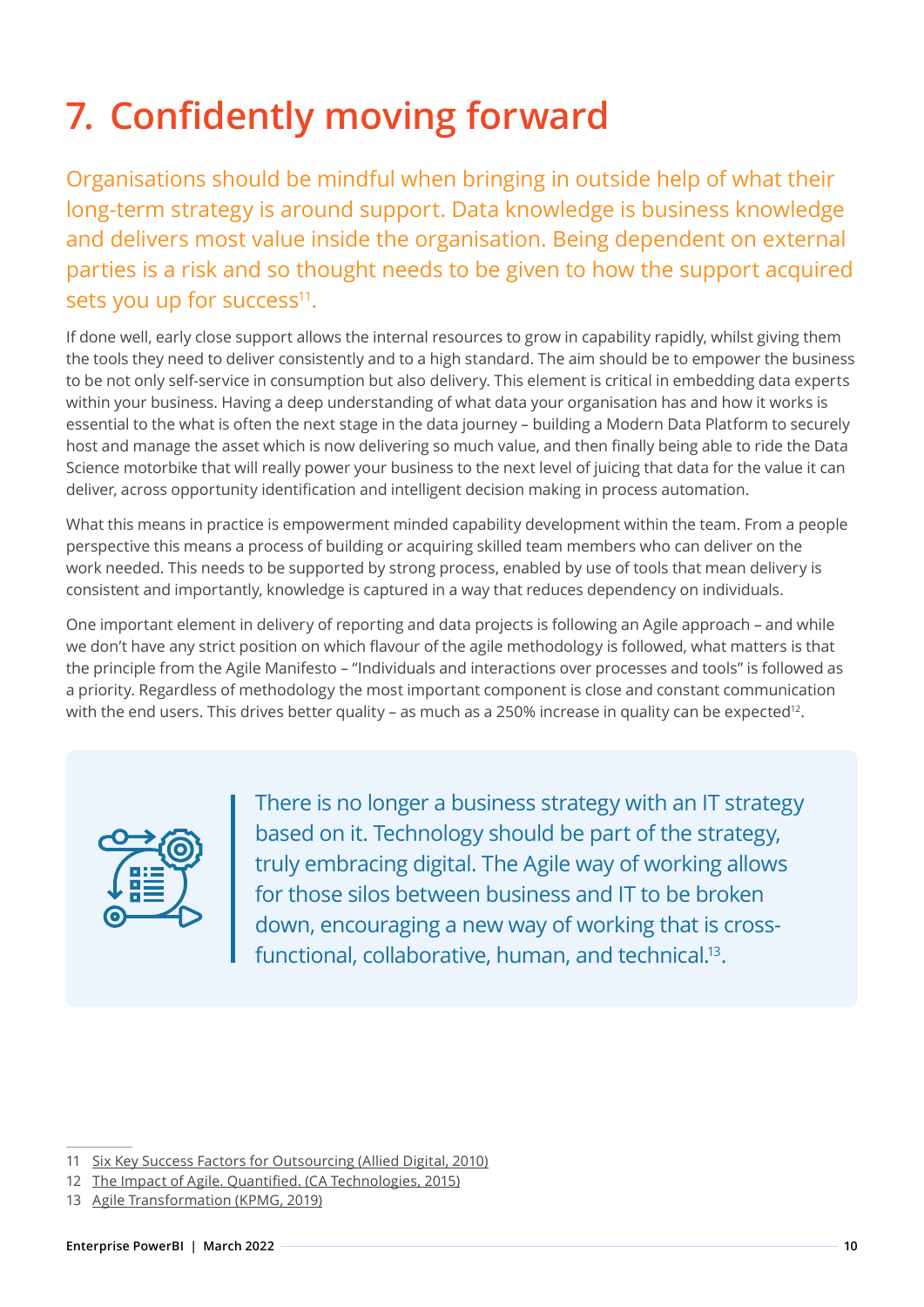

The business understands the meaning of the data; the tech team know how to store it and surface it – without both teams working in close collaboration failure is inevitable. If the business goes it alone, the solution they build will not be sustainable; if the tech team go it alone, the solution they will build will be unsuitable. We have seen far too often IT taking a "build it and they will come" approach – and everyone acts surprised when nobody queues up to use it. Similarly business build solutions that fall over at critical times and result in panic as they try to patch a poorly built solution. This means in practice the use of DevOps tooling to manage the flow of the project activity, requirements, deployment, and fixes – and absolute transparency around all of it. In projects things go wrong – and a team that works together to resolve the issues is a stronger and more effective one.

The other component goes back to **Discoverability**. Until relatively recently the capacity to search organisational knowledge and data was at best limited, and subject to the vagaries of the quality of project documentation produced when data sources were built or reported on. The tools to capture this knowledge – Data Catalogs – have matured significantly and allow for powerful search capabilities, end user knowledge contribution & capture and identification of business SMEs. Most of these platforms proactively search for data and use intelligence to classify and label what they find. These are often implemented as part of a broader Modern Data Platform program but are equally capable of crawling an Enterprise PowerBI implementation.



Even though data discovery and integrity is important for business, 30 to 50 percent of organizations say they are not where they want to be. The inefficiencies of data intelligence and knowledge is costing organizations \$2.3M per year for every 100 employees<sup>14</sup>.

<sup>14</sup> [Data Professionals Waste 50 Percent of Time on Unsuccessful or Repeated Data Efforts \(Alteryx, 2018\)](https://www.businesswire.com/news/home/20180130005134/en/)